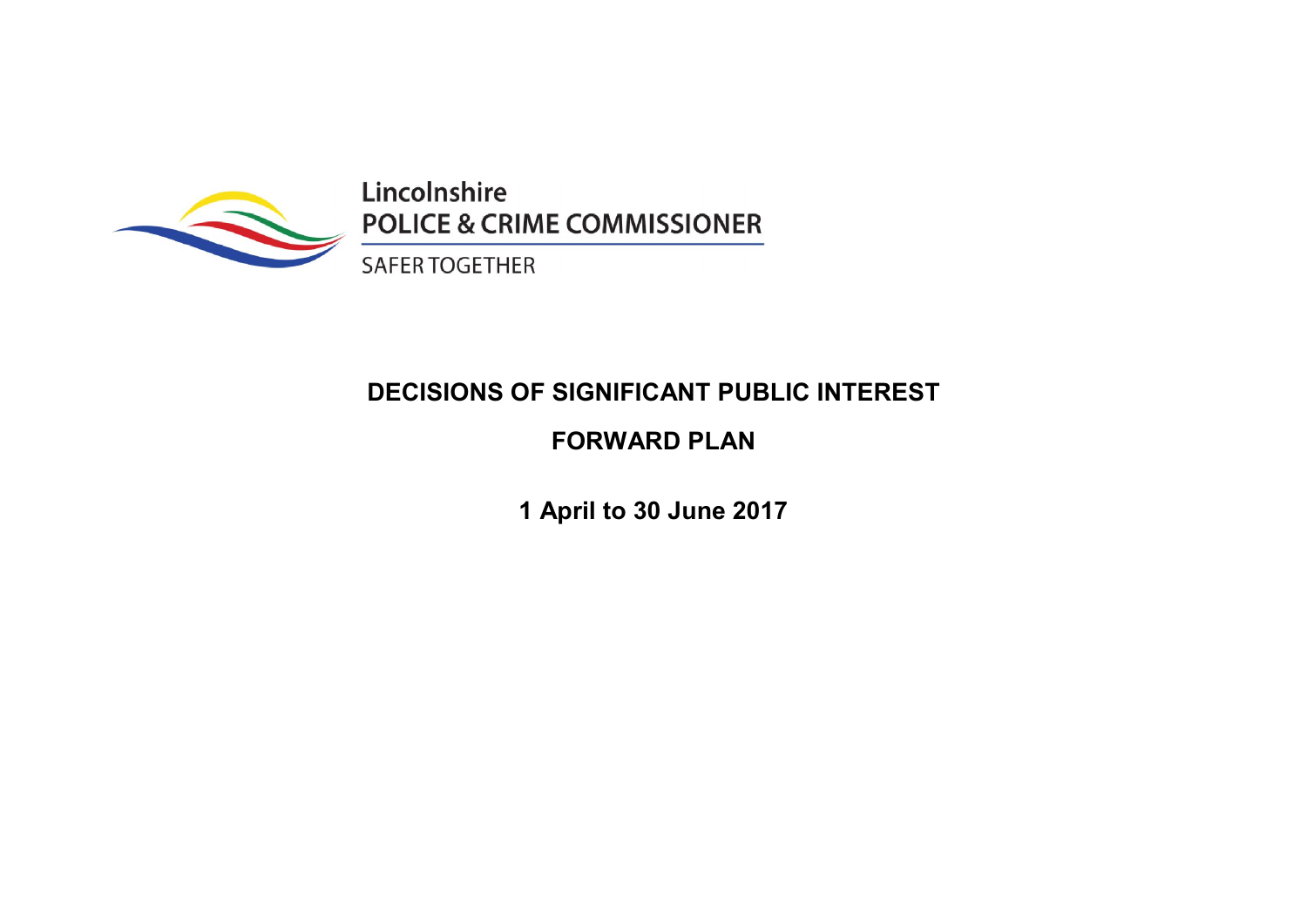### THE POLICE AND CRIME COMMISSIONER FOR LINCOLNSHIRE

### FORWARD PLAN OF DECISIONS

#### Explanatory Note

Contained within this Forward Plan are all the strategic decisions it is expected the Police and Crime Commissioner for Lincolnshire will take in the following 3 months. This Plan begins on 1 April 2017. It will be updated monthly and will be available 5 days before the beginning of each month. The Forward Plan and previous versions of the Plan are published on the Commissioner's website: http://www.lincolnshire-pcc.gov.uk/Transparency/Decision-Making.aspx

The Forward Plan gives the public the opportunity to know what decisions are due to be taken and to comment if they so wish.

The document shows:

- $\bullet$  the decision(s) to be taken
- the date on which the decision will be taken
- contact officer details

Signed copies of Decision Reports are published on the Commissioners website within 24 hours for public inspection: http://www.lincolnshire-pcc.gov.uk/Transparency/Register-of-Decisions.aspx Whilst the principle of openness and transparency will be uppermost, the Commissioner will be obliged to keep certain sensitive information confidential. Such material will be classified using protective markings defined under the Government Protective Marking Scheme (GPMS). The most commonly used markings, in order of severity, are Protect, Restricted and Confidential.

Examples include information the disclosure of which may:

- cause damage, harm or financial impact
- prejudice the prevention or detection of crime, the apprehension of offenders or administration of justice
- jeopardise the safety of someone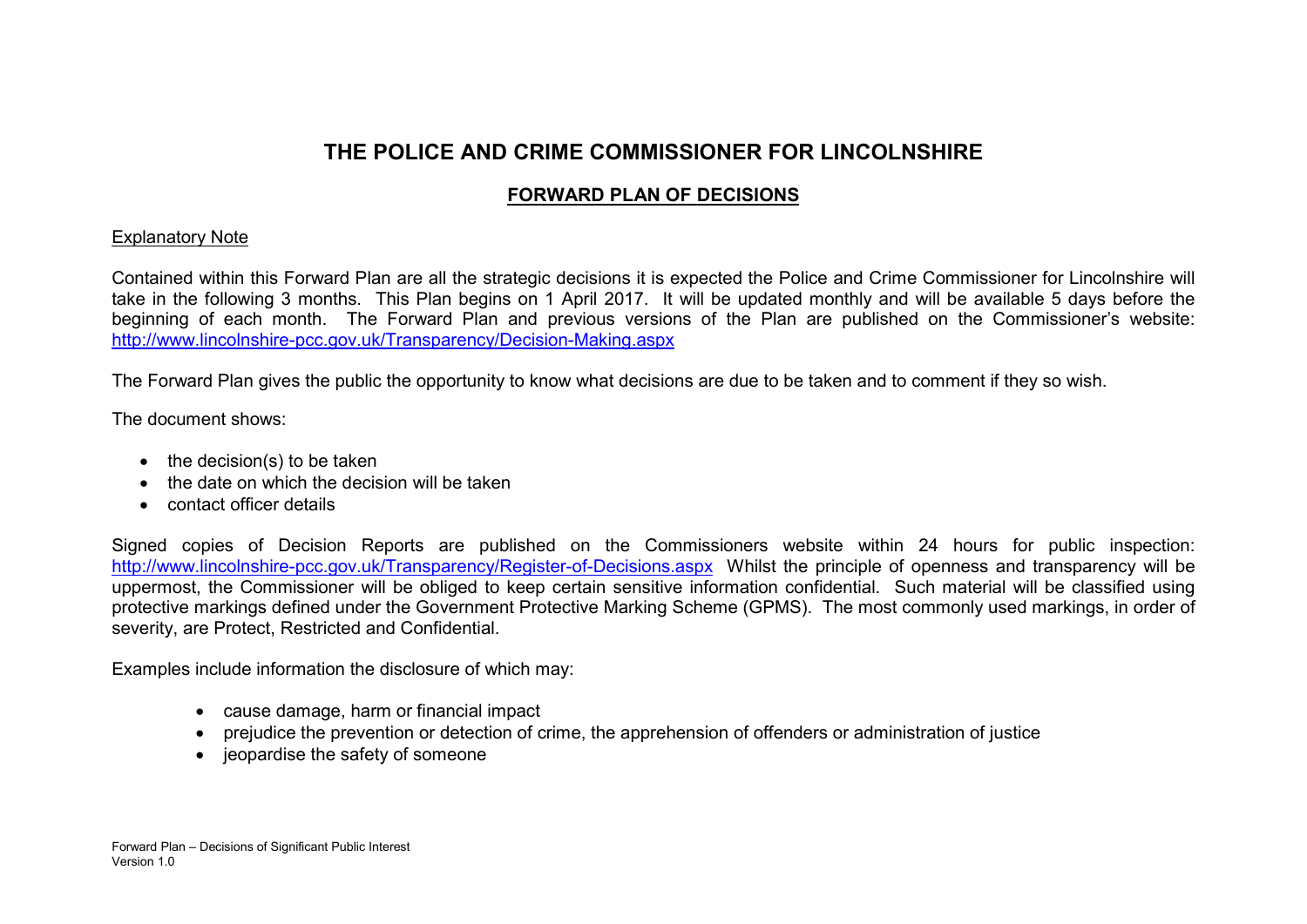• be prohibited by any enactment

Decisions cannot always be identified in advance; in exceptional circumstances the Commissioner may take decisions that are not in the Forward Plan but cannot wait for the next issue of the Plan, provided appropriate procedures are followed.

The Police and Crime Panel for Lincolnshire, as part of its oversight role of the Commissioner, will have the ability to review decisions made by the Commissioner.

If you are unable to view the documents or have any queries with regard to the Forward Plan or its contents please contact:

John King Corporate Administration Officer Office of the Police and Crime Commissioner for Lincolnshire

Telephone 01522 947227

Email john.king@lincs.pnn.police.uk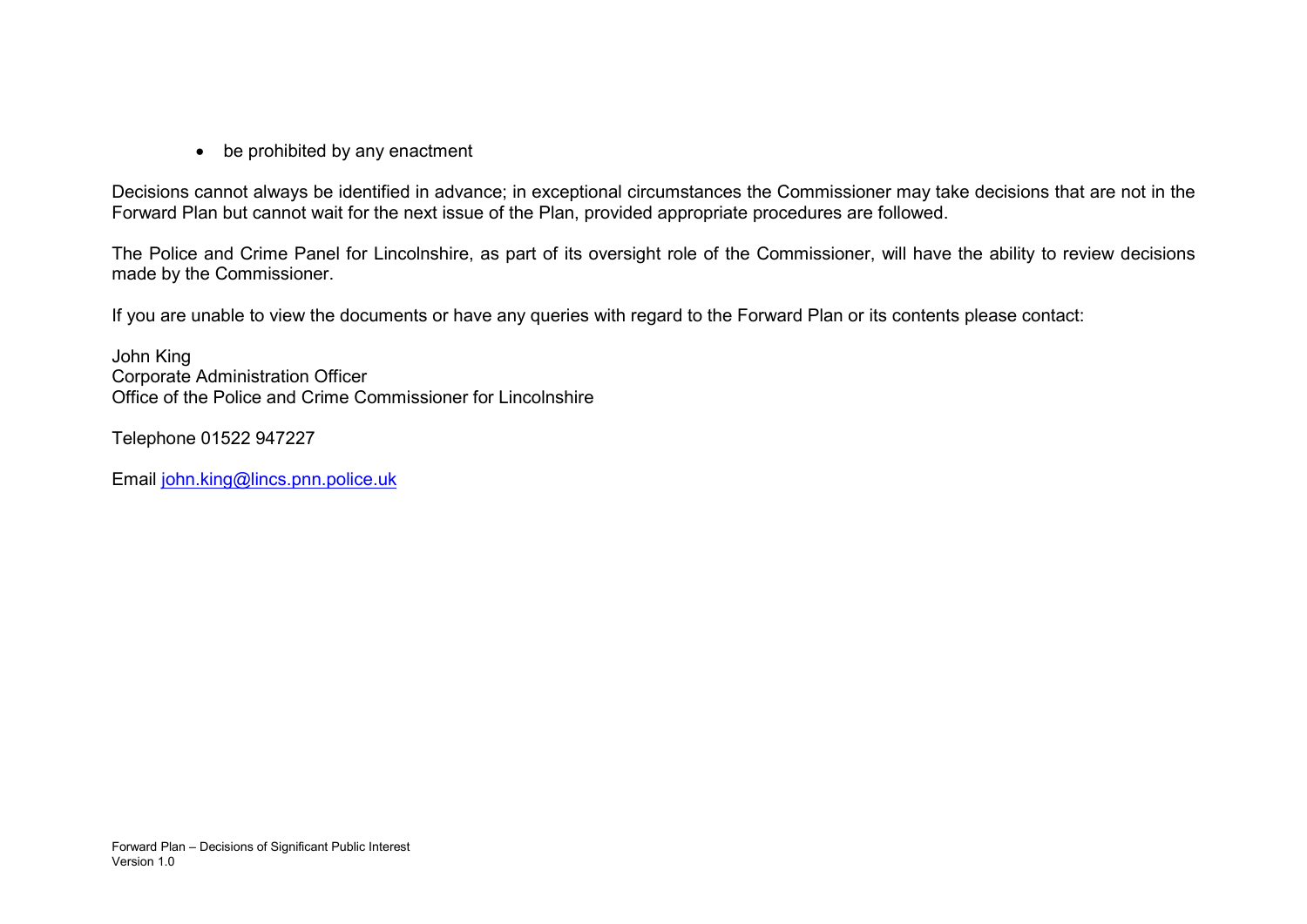| <b>Ref</b>   | <b>Date</b> | <b>Subject</b>                                                                 | <b>Decision to be Taken</b>                                                                          | <b>Contact Officer</b>                                                                                  |
|--------------|-------------|--------------------------------------------------------------------------------|------------------------------------------------------------------------------------------------------|---------------------------------------------------------------------------------------------------------|
| 013/<br>2017 | April 2017  | National Ballistics Intelligence Service<br>(NABIS) - Collaboration Agreement  | To approve the Regional Collaboration<br>Agreement                                                   | DCS Chris Davison, Head of Crime<br>Tel 01522 558545<br>chris.davison@lincs.pnn.police.uk               |
| 014/<br>2017 | April 2017  | East Midlands Criminal Justice Service -<br>Shared ICT Platform                | To approve the Regional Collaboration<br>Agreement                                                   | Nancie Shackleton, Assistant Chief Officer<br>Tel 01522 558007<br>nancie.shackleton@lincs.pnn.police.uk |
| 015/<br>2017 | April 2017  | Crime and<br>Commissioner's<br><b>Disorder</b><br>Reduction Grants for 2017/18 | To approve Crime and Disorder Reduction<br><b>Grants for 2017/18</b>                                 | Malcolm Burch, Chief Executive, OPCC<br>Tel 01522 947192<br>malcolm.burch@lincs.pnn.police.uk           |
| 016/<br>2017 | April 2017  | Integrated Support Strategy and Delivery<br>Plans                              | the<br>Integrated Support<br>To<br>approve<br>Strategy and associated Delivery Plans                 | Nancie Shackleton, Assistant Chief Officer<br>Tel 01522 558007<br>nancie.shackleton@lincs.pnn.police.uk |
| 017/<br>2017 | April 2017  | East Midlands Criminal Justice Service -<br>Shared ICT Platform (Derbyshire)   | To approve an extension of the Regional<br>Collaboration<br>Agreement<br>to<br>include<br>Derbyshire | Nancie Shackleton, Assistant Chief Officer<br>Tel 01522 558007<br>nancie.shackleton@lincs.pnn.police.uk |
| 018/<br>2017 | April 2017  | National Collaboration<br>NPCC Updated<br>Agreement                            | To<br>the<br>National<br>updated<br>approve<br><b>Collaboration Agreement</b>                        | Bill Skelly, Chief Constable<br>Tel 01522 558007<br>bill.skelly@lincs.pnn.police.uk                     |